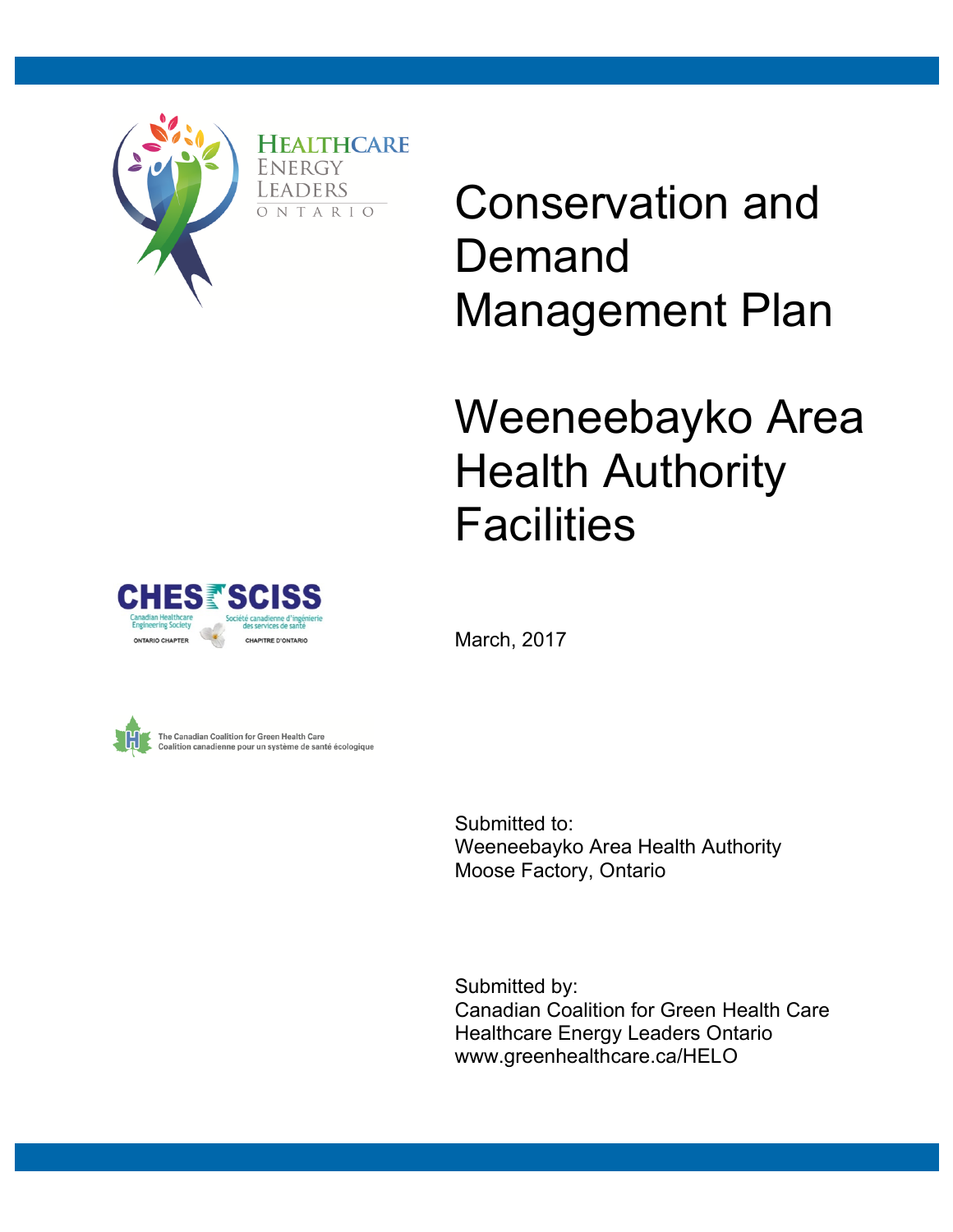### Executive Summary

The following Energy Conservation and Demand Management Plan is prepared for the Weeneebayko Area Health Authority (WAHA) by the HealthCare Energy Leaders team in accordance with sections 6 and 7 of the Green Energy Act, 2009, O. Reg. 397/11.

In October, 2010, the Weeneebayko Health Ahtuskaywin integrated with the James Bay General Hospital to form the Weeneebayko Area Health Authority (WAHA). At present, WAHA oversees the medical services and facilities of communities of Ontario's James Bay and Hudson Bay coastal regions. The Weeneebayko General Hospital in Moose Factory, the James Bay General Hospital in Moosonee, Fort Albany and Attawapiskat and the hospitals' associated agencies in the communities of Kashechewan and Peawanuck are committed to providing high quality health care within these Northern communities.

#### Goals and Objectives

Our mission is to provide high quality health care as close to home as possible for the communities we serve. To continue to provide a holistic approach to health care and promote healthier lifestyles within the communities, we need to address to impact our facilities have on the environmental health and implement strategies to improve the environmental health of our communities and thus the public health.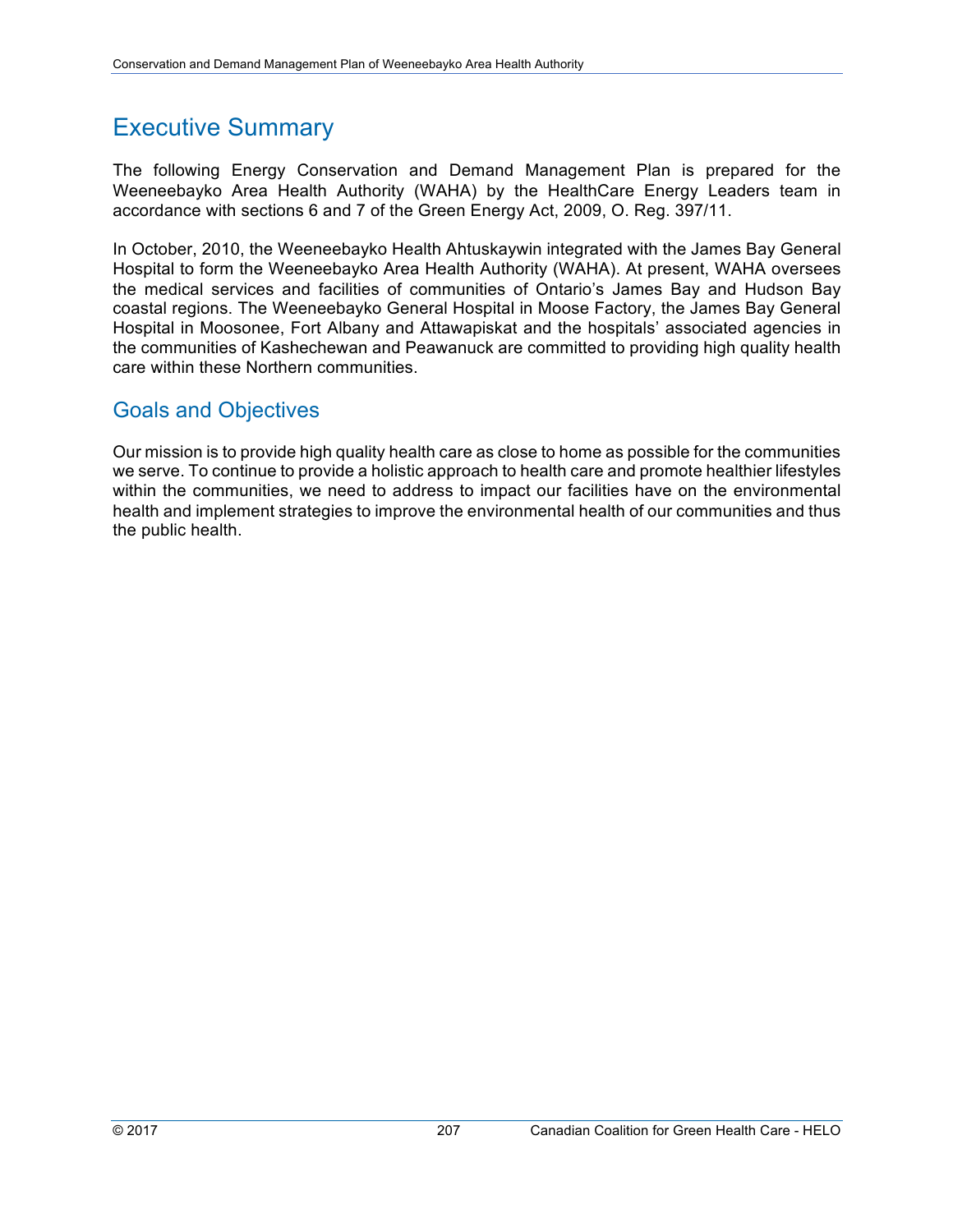### **Introduction**

The purpose of our Conservation and Demand Management Plan is to promote good stewardship of our environment and community resources. In keeping with our core values of providing high quality health care with a holistic approach catering to the distinct needs of all peoples in the Weeneebayko region, our energy management plan will aim to reduce our operating costs and increase our climate resiliency, while continuing to deliver high quality standards in every aspect of health care. The plan will also adhere to the requirements outlined in the Green Energy Act, 2009, O. Reg. 397/11.

To further strengthen and obtain full value from energy management activities, a strategic approach will be taken: WAHA will fully integrate energy management into its business decisionmaking, policies, and operating procedures across all facilities. The energy management program will ultimately result in reduced operating costs and enable the hospital to provide services to a greater number of persons in the community.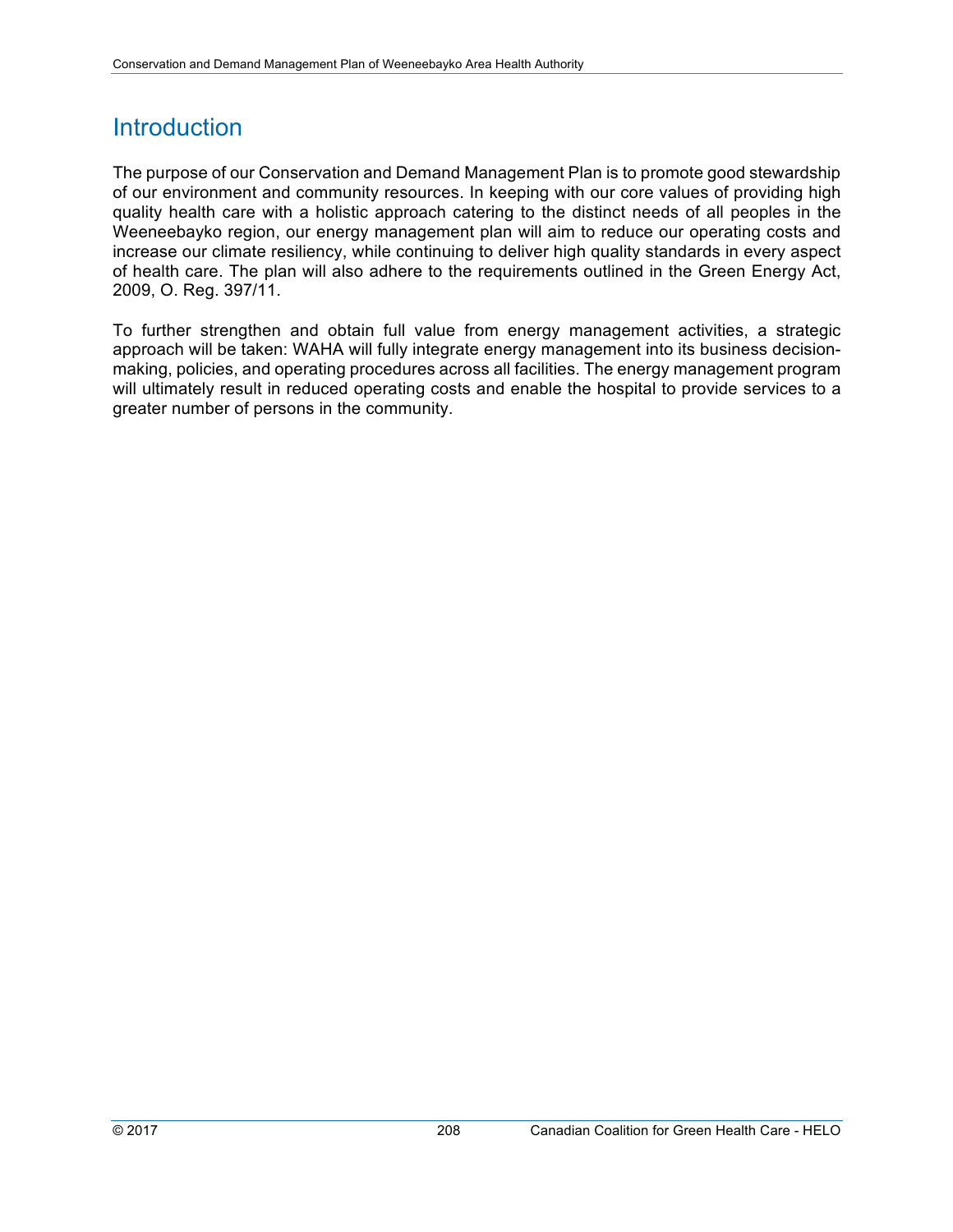# Facility Surveys

In September 2016, the WAHA facilities were audited by the Canadian Coalition for Green Health Care's HealthCare Energy Leaders – Ontario (HELO) Energy Auditor. The HELO team worked with a WAHA representative to investigate opportunities for energy conservation and climate change resiliency projects within the buildings portfolio in the communities of Attawapiskat, Fort Albany, Kashechewan, Moose Factory, Moosonee, and Timmins.

#### Attawapiskat Facilities

The Attawapiskat Hospital is one of the three inpatient facilities offering acute care services in obstetrics, medical/surgery services, pediatrics, palliative care, and special care unit. The Attawapiskat Ambulance Base is one of the five bases operated by JBAS, which provides prehospital care and support services for WAHA's First Response Team for surrounding communities.

| Attawapiskat Hospital         |                                                              |  |  |
|-------------------------------|--------------------------------------------------------------|--|--|
| Year Constructed:             | 1985                                                         |  |  |
| Address:                      | 972 Riverside East, Attawapiskat,<br>Ontario<br>PUL<br>1 A O |  |  |
| Square Footage:               | 19,403                                                       |  |  |
| Facility Use:                 | 7 acute care beds, 8 CCC                                     |  |  |
| Attawapiskat Ambulance Base   |                                                              |  |  |
| Year Constructed:             | 2002                                                         |  |  |
| Address:                      | 905 Maple Street, Attawapiskat, ON P0L 1A0                   |  |  |
| Square Footage:               | 4,880                                                        |  |  |
| Facility Use:                 | <b>Emergency services</b>                                    |  |  |
| Attawapiskat Nurses Residence |                                                              |  |  |
| Year Constructed:             | 1974 and 1988 addition                                       |  |  |
| Address:                      | yoo Riverside Road East, Attawapiskat,<br>ممه                |  |  |
| Square Footage:               |                                                              |  |  |
| Facility Use:                 | Nurses accommodation                                         |  |  |
|                               |                                                              |  |  |
| Attawapiskat Hospital Housing |                                                              |  |  |
| Year Constructed:             |                                                              |  |  |
| Address:                      | 972 Riverside East, Attawapiskat, ON P0L 1A0                 |  |  |
| Square Footage:               |                                                              |  |  |

*Table 1 Attawapiskat Hospital, Ambulance Base, Nurses Residence and Hospital Housing facility information.*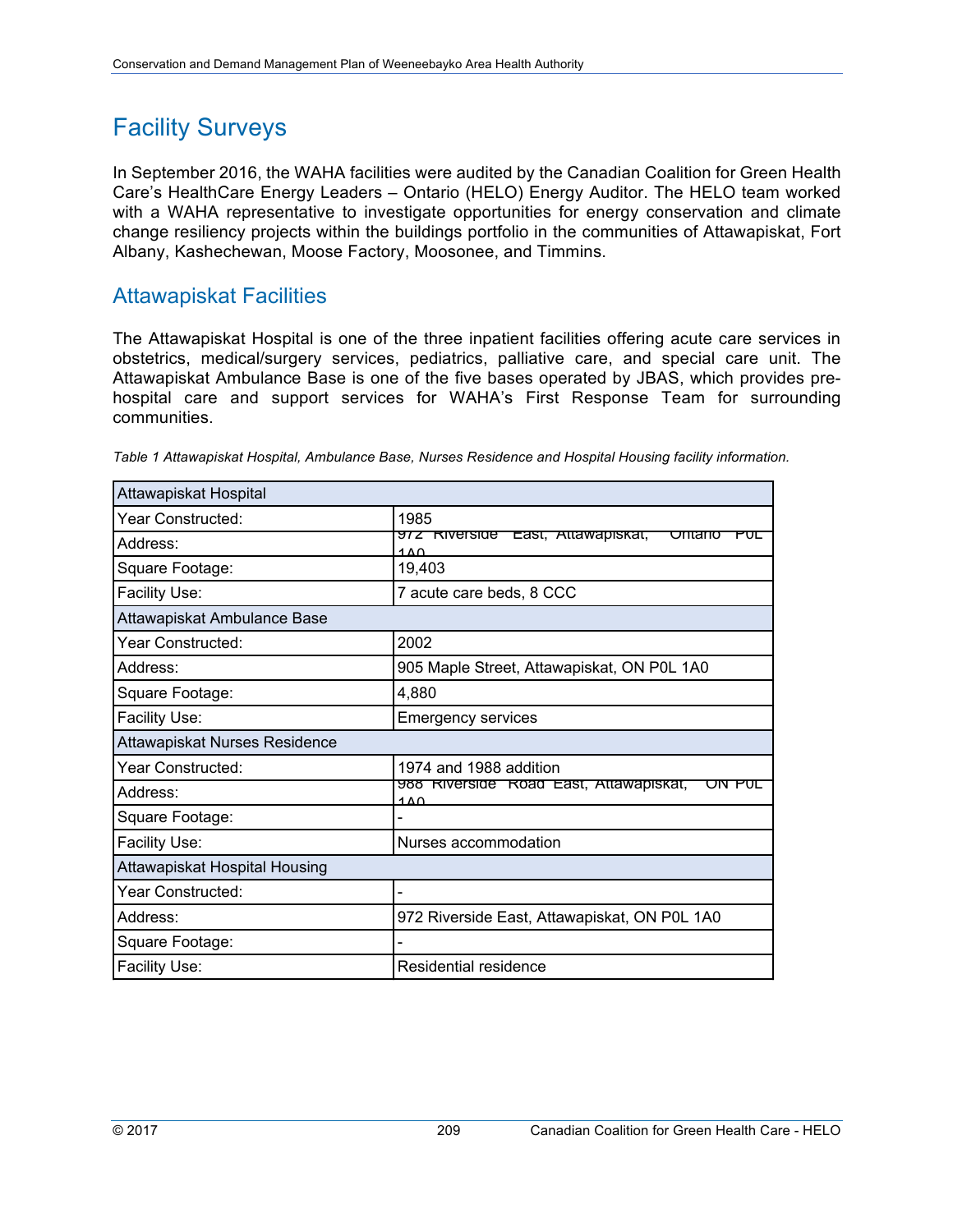### Fort Albany Facilities

The Fort Albany facilities were modeled after the Attawapiskat facilities. Fort Albany Hospital is one of the three inpatient facilities offering acute care services in obstetrics, medical/surgery services, pediatrics, palliative care and special care unit. The Fort Albany Ambulance Base is one of the five bases operated by JBAS, which provides pre-hospital care and support services for WAHA's First Response Team for surrounding communities.

| Fort Albany Hospital         |                                              |
|------------------------------|----------------------------------------------|
| Year Constructed:            | 1987                                         |
| Address:                     | 5 Airport Road, Fort Albany, Ontario P0L 1H0 |
| Square Footage:              | 21,212                                       |
| Facility Use:                | 8 acute care beds, 9 CCC                     |
| Fort Albany Ambulance Base   |                                              |
| Year Constructed:            | 2005                                         |
| Address:                     | 250 Seventh Avenue, Fort Albany, ON, P0L 1H0 |
| Square Footage:              | 4,880 square feet                            |
| Facility Use:                | <b>Emergency services</b>                    |
| Fort Albany Nurses Residence |                                              |
| Year Constructed:            | 1974 and 1988 addition                       |
| Address:                     | 5 Airport Road, Fort Albany, ON, P0L 1H0     |
| Square Footage:              |                                              |
| Facility Use:                | Nurses accommodation                         |
| Fort Albany Hospital Housing |                                              |
| Year Constructed:            |                                              |
| Address:                     | 5 Airport Road, Fort Albany, ON, P0L 1H0     |
| Square Footage:              |                                              |
| Facility Use:                | Residential residence                        |

*Table 2 Fort Albany Hospital, Ambulance Base, Nurses Residence and Hospital Housing facility information.*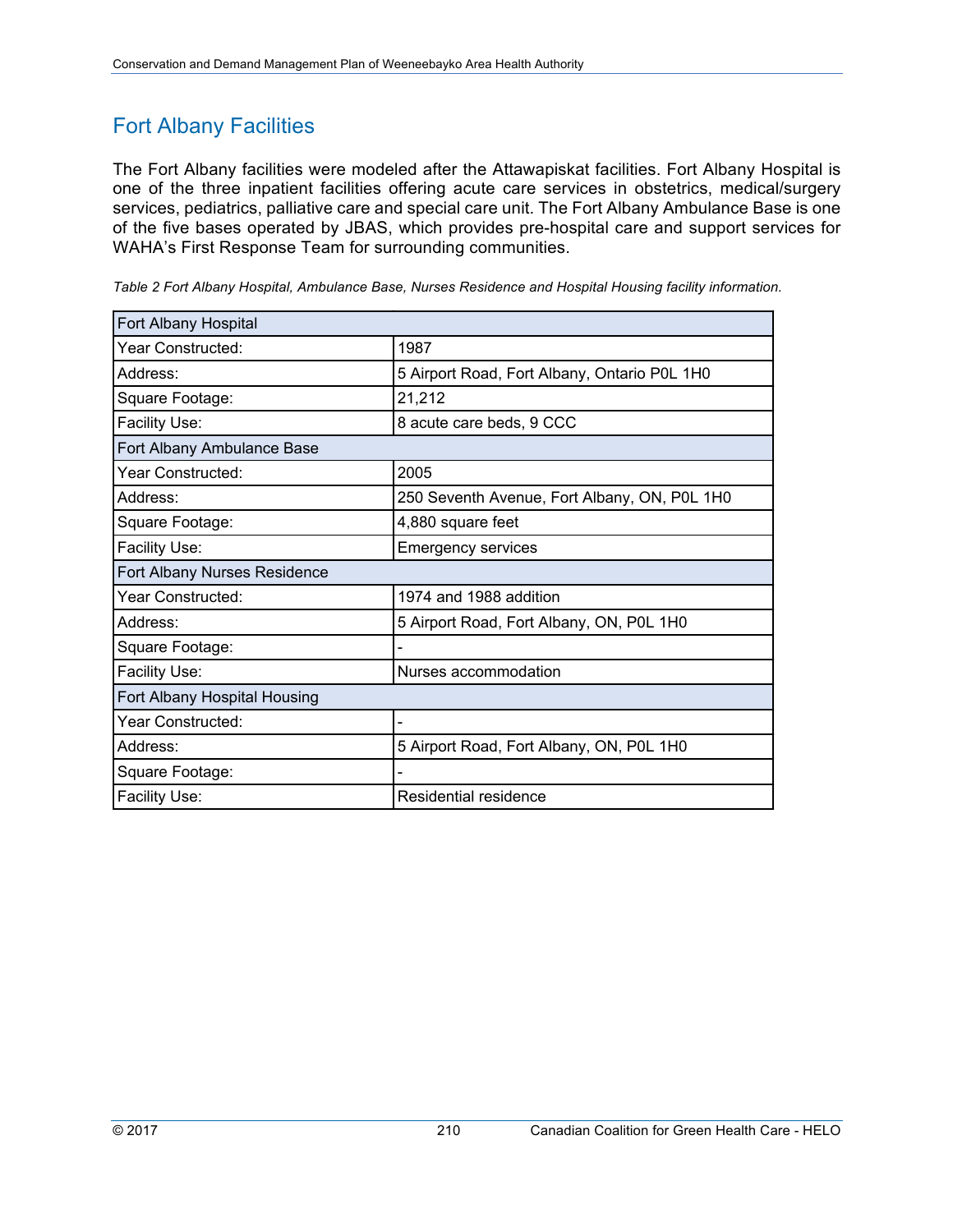### Moose Factory Facilities

The Weeneebayko General Hospital (WGH) in Moose Factory, is the third facility providing inpatient treatment for acute care. The WGH receives patients from Fort Albany and Attawapiskat hospitals who require more complex care. Patients requiring additional care are transferred from WGH to Kingston General Hospital or Timmins District Hospital. The Moose Factory hospital is one of the five locations operating pre-hospital care through ambulance and First Response Team services.

| Weeneebayko General Hospital   |                                                     |  |  |
|--------------------------------|-----------------------------------------------------|--|--|
| Year Constructed:              | 1948, with major renovations completed in 2008      |  |  |
| Address:                       | 19 Hospital Drive, Moose Factory, Ontario P0L 1W0   |  |  |
| Square Footage:                | 112, 969 (including out buildings)                  |  |  |
| <b>Facility Use:</b>           | 37 acute care beds                                  |  |  |
| Moose Factory Hospital Housing |                                                     |  |  |
| Year Constructed:              | 1940s-1990s                                         |  |  |
| Address:                       | Throughout community                                |  |  |
| Square Footage:                | Approximately 150 housing units with varying square |  |  |
|                                | footages                                            |  |  |
| Facility Use:                  | Residential residence                               |  |  |

*Table 3 Weeneebayko General Hospital and Moose Factory Hospital Housing facility information.*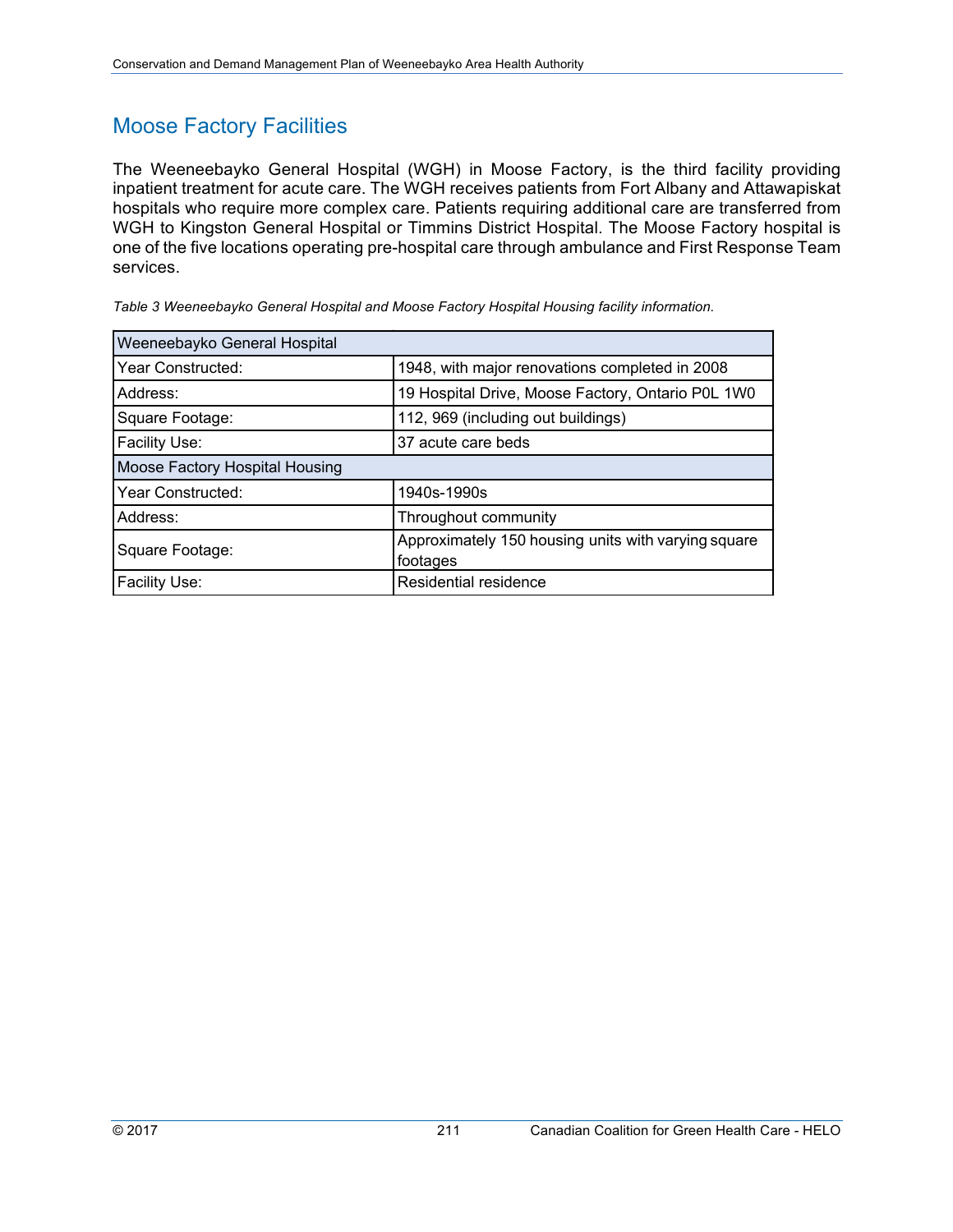### Moosonee Facilities

The Moosonee Health Centre provides out-patient services such as the James Bay Community Mental Health Program, Community Counselors, dental services, and emergency services. The Ambulance Base is one of the five bases operated by JBAS in WAHA communities, which provides pre-hospital care and support services for WAHA's First Response Team for surrounding communities.

| Table 4 Moosonee Health Centre, Ambulance Base, Administrative Building, and Hostel facility information. |  |  |
|-----------------------------------------------------------------------------------------------------------|--|--|
|                                                                                                           |  |  |
|                                                                                                           |  |  |

| Moosonee Health Centre           |                                                           |
|----------------------------------|-----------------------------------------------------------|
| Year Constructed:                | 1994, with major construction completed in 2012           |
| Address:                         | 5 Percy's Way, Moosonee, Ontario P0L 1Y0                  |
| Square Footage:                  | 7,126                                                     |
| Facility Use:                    | Primary care                                              |
| Moosonee Ambulance Base          |                                                           |
| Year Constructed:                | 1993                                                      |
| Address:                         | 78 Bay Road, Moosonee, ON P0L 1Y0                         |
| Square Footage:                  | 2,443                                                     |
| Facility Use:                    | <b>Emergency services</b>                                 |
| Moosonee Administrative Building |                                                           |
| Year Constructed:                | 1954                                                      |
| Address:                         | 78 Ferguson Road, Moosonee, ON P0L 1Y0                    |
| Square Footage:                  | 4,025                                                     |
| Facility Use:                    | NHIB administrative offices                               |
| Moosonee Hostel                  |                                                           |
| <b>Year Constructed:</b>         | 2010 (purchased), believed to be constructed in<br>1960's |
| Address:                         | 6 Bay Road, Moosonee, ON P0L 1Y0                          |
| Square Footage:                  |                                                           |
| Facility Use:                    | Patient residence                                         |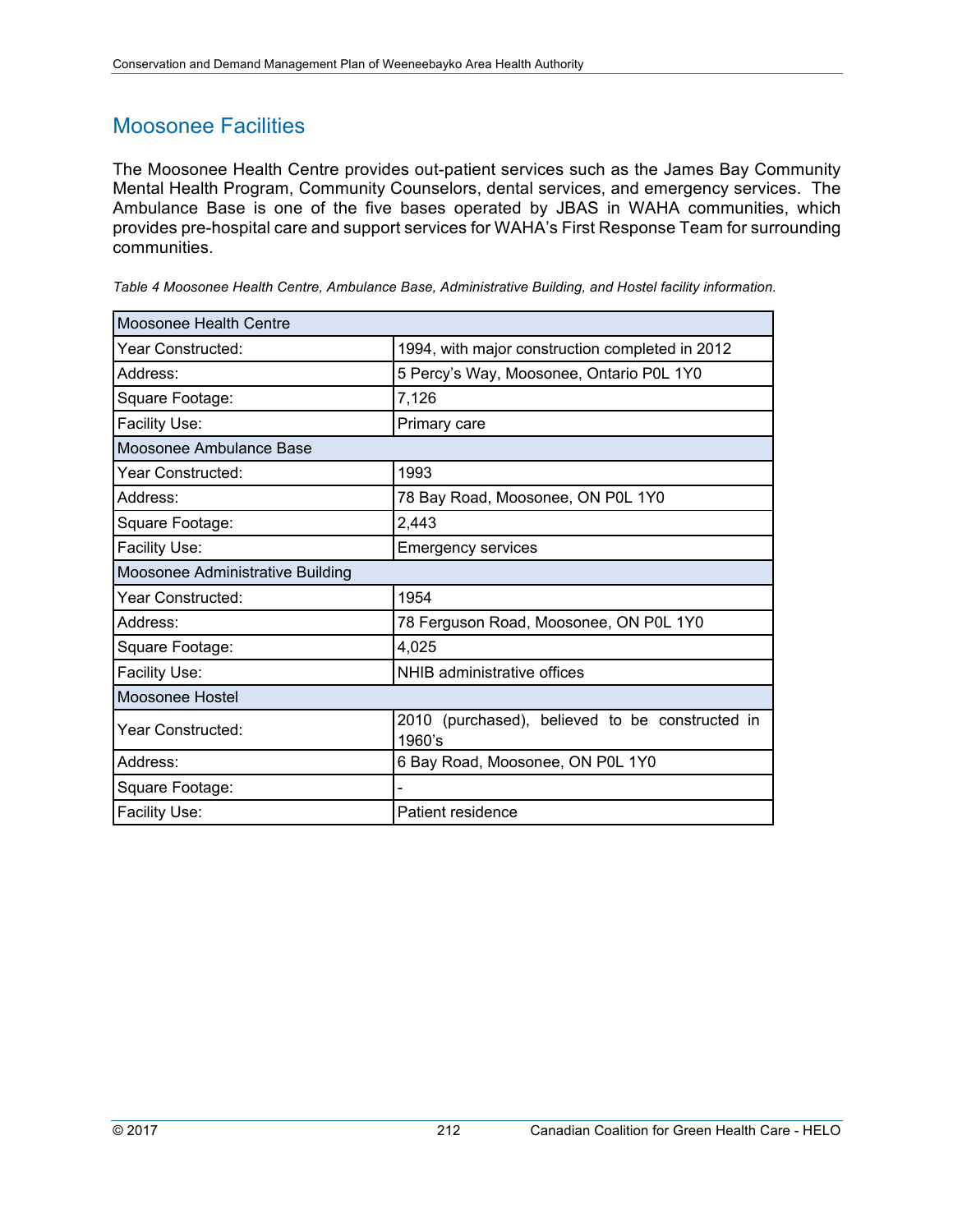#### Kashechewan Facilities

The Kashechewan Ambulance Base is one of the five bases operated by JBAS in WAHA communities, which provides pre-hospital care and support services for WAHA's First Response Team for surrounding communities.

*Table 5 Kashechewan Ambulance Base facility information.* 

| Kashechewan Ambulance Base |                                           |
|----------------------------|-------------------------------------------|
| Year Constructed:          | 2010                                      |
| Address:                   | 197 James Street, Kashechewan, ON P0L 1S0 |
| Square Footage:            | 7,546                                     |
| <b>Facility Use:</b>       | <b>Emergency services</b>                 |

#### Timmins Facilities

The Timmins Kapashewekamik Hostel is a split-level house that provides single or multi-night accommodation for western James Bay residents who must travel to Timmins District Hospital for medical treatment.

*Table 6 Timmins Kapashewekamik Hostel facility information.* 

| Timmins Kapashewekamik Hostel |                                       |
|-------------------------------|---------------------------------------|
| Year Constructed:             | 2005 (purchased)                      |
| IAddress:                     | 3255 Airport Road, Timmins ON P4N 7C3 |
| Square Footage:               | $\overline{\phantom{a}}$              |
| <b>Facility Use:</b>          | l Patient residence                   |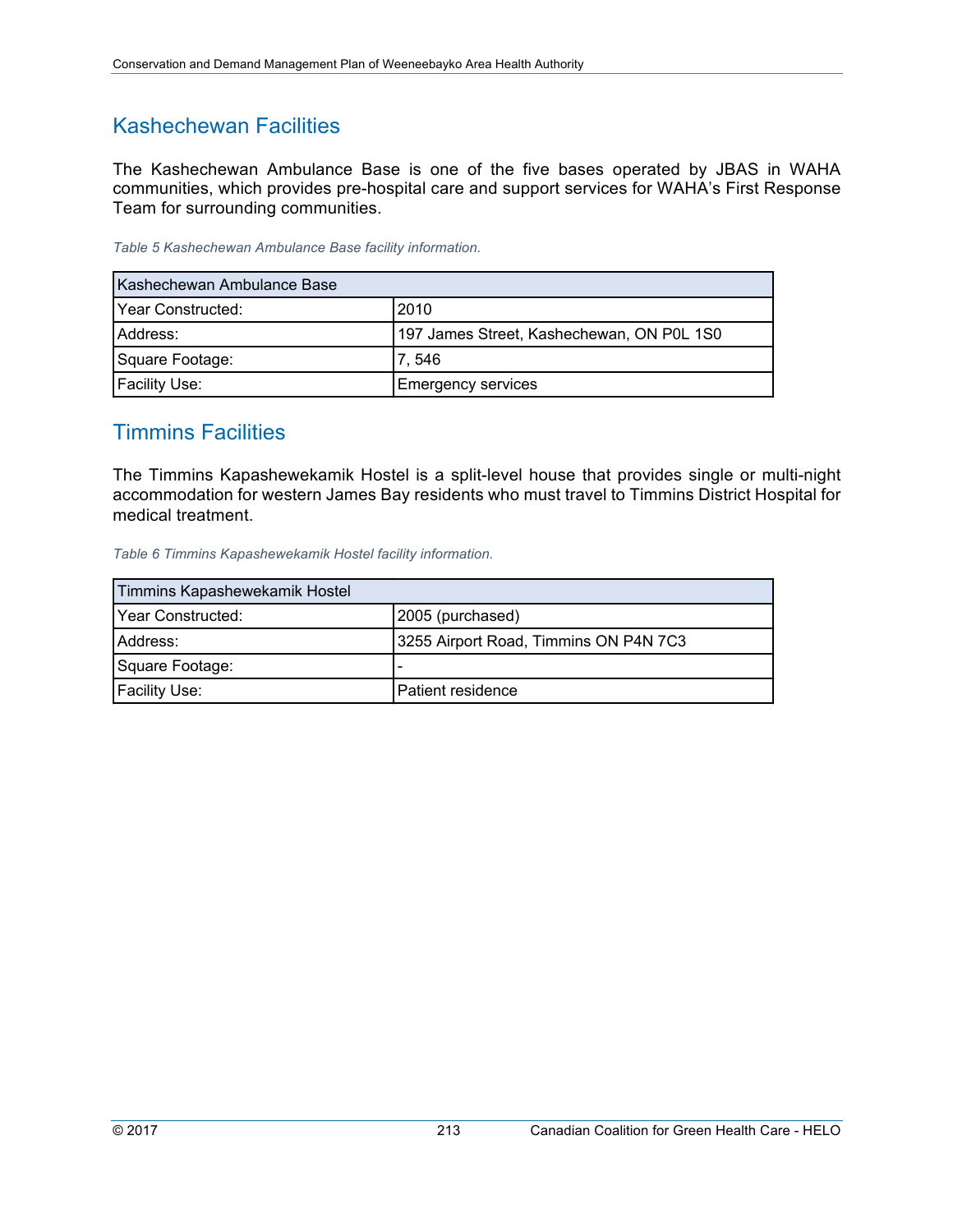### Completed Energy Conservation Projects

WAHA has undertaken several energy management projects. Following the major renovations to the WGH facility in 2008, the WGH staff and management completed the following energy management projects at the facility:

- LED lighting retrofit of the outdoor lighting,
- LED light retrofit in interior laundry services room,
- Steam trap maintenance program (in progress),
- Repair of condensate return infrastructure,
- Installation of a summer boiler.
- PRV replacement,
- Interior lighting T8 retrofit underway as of March 2017.

WAHA has completed the following energy management projects at the Fort Albany Hospital facility:

- Upgrades to the computer server room,
- Installation of a domestic hot water system,
- Installation of oil tank farm and supply system.

The Moosonee Health Clinic has completed the following energy conservation measures;

- Installation of Geothermal Heating System,
- Retrofit of exit lighting with LED 'Green Running Man' fixtures,
- Installation of occupancy lighting controls.

These projects have been successfully completed at these facilities, with positive results.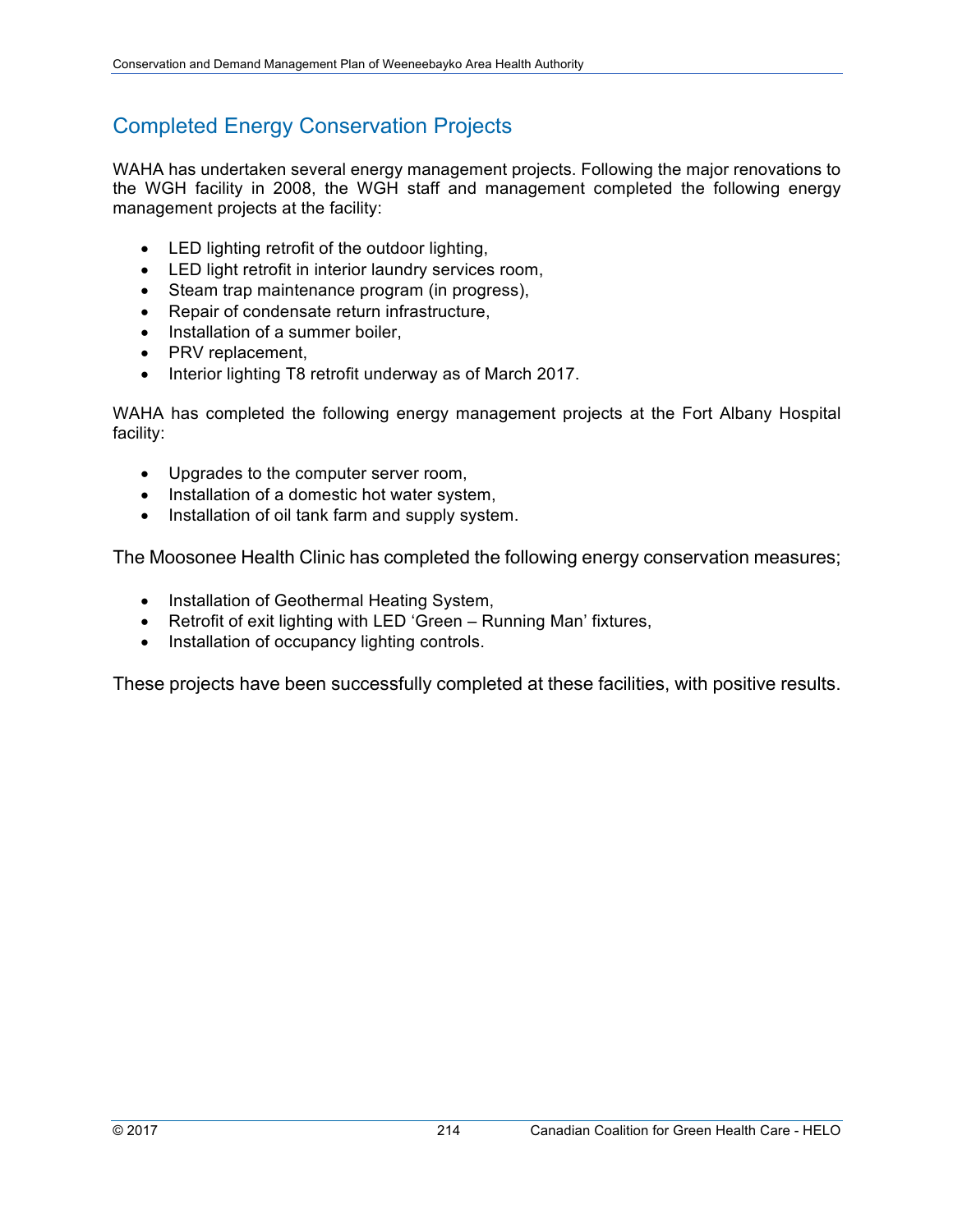# Facility Energy Consumption

#### Energy Supply Management

WAHA has contracted the ECNG to meter electricity consumption at the Moosonee and Moose Factory facilities, and metering for Attawapiskat and Fort Albany is provided through Hydro North. Oil is provided to facilities by either Harwood Oil or Paytahpun Oil.

#### Energy Use in Facilities

Utilities supplied to WAHA consists of oil, and electricity. At this point, annual electricity consumption and annual oil consumption for the WAHA facilities has not been monitored for the same calendar across all facilities. To, establish the total annual consumption rate, consistent monthly oil and electricity consumption metering must be established for a full calendar year.

#### **Attawapiskat Facilities**

The table below outlines the annual utility consumption for 2015 and ekWh equivalent for each energy source at the Attawapiskat facilities. The 2015 estimated electricity charge for Attawapiskat area was \$0.42/kWh. At this time, oil data has not been consistently metered for all facilities in the Attawapiskat area.

*Table 7 2015 Annual utility consumption and ekWh equivalent for electricity and oil sources at Attawapiskat facilities.*  Attawapiskat Facilties 

| <b>Energy/Utility Source</b>            | <b>Annual Consumption in Units</b><br>Annual Consumption (ekWh) |               |
|-----------------------------------------|-----------------------------------------------------------------|---------------|
| Electricity (kWh)                       | 769.867.00 kWh                                                  | 769.867.00    |
| Oil (L)<br>Not available                |                                                                 | Not available |
| <b>Total Annual Energy Consumption:</b> |                                                                 |               |

#### **Fort Albany Facilities**

The table below outlines the annual utility consumption for 2015 and ekWh equivalent for each energy source at the Fort Albany facilities. The 2015 estimated electricity charge for Fort Albany area was \$0.40/kWh. At this time, oil data has not been consistently metered for all facilities in the Fort Albany area.

*Table 8 2015 Annual utility consumption and ekWh equivalent for electricity and oil sources at Fort Albany facilities.*  Fort Albany Facilities

| <b>Energy/Utility Source</b><br><b>Annual Consumption in Units</b> |                | Annual Consumption (ekWh) |  |
|--------------------------------------------------------------------|----------------|---------------------------|--|
| Electricity (kWh)                                                  | 733,780.00 kWh | 733.780.00                |  |
| Oil (L)<br>Not available                                           |                | Not available             |  |
| <b>Total Annual Energy Consumption:</b>                            |                |                           |  |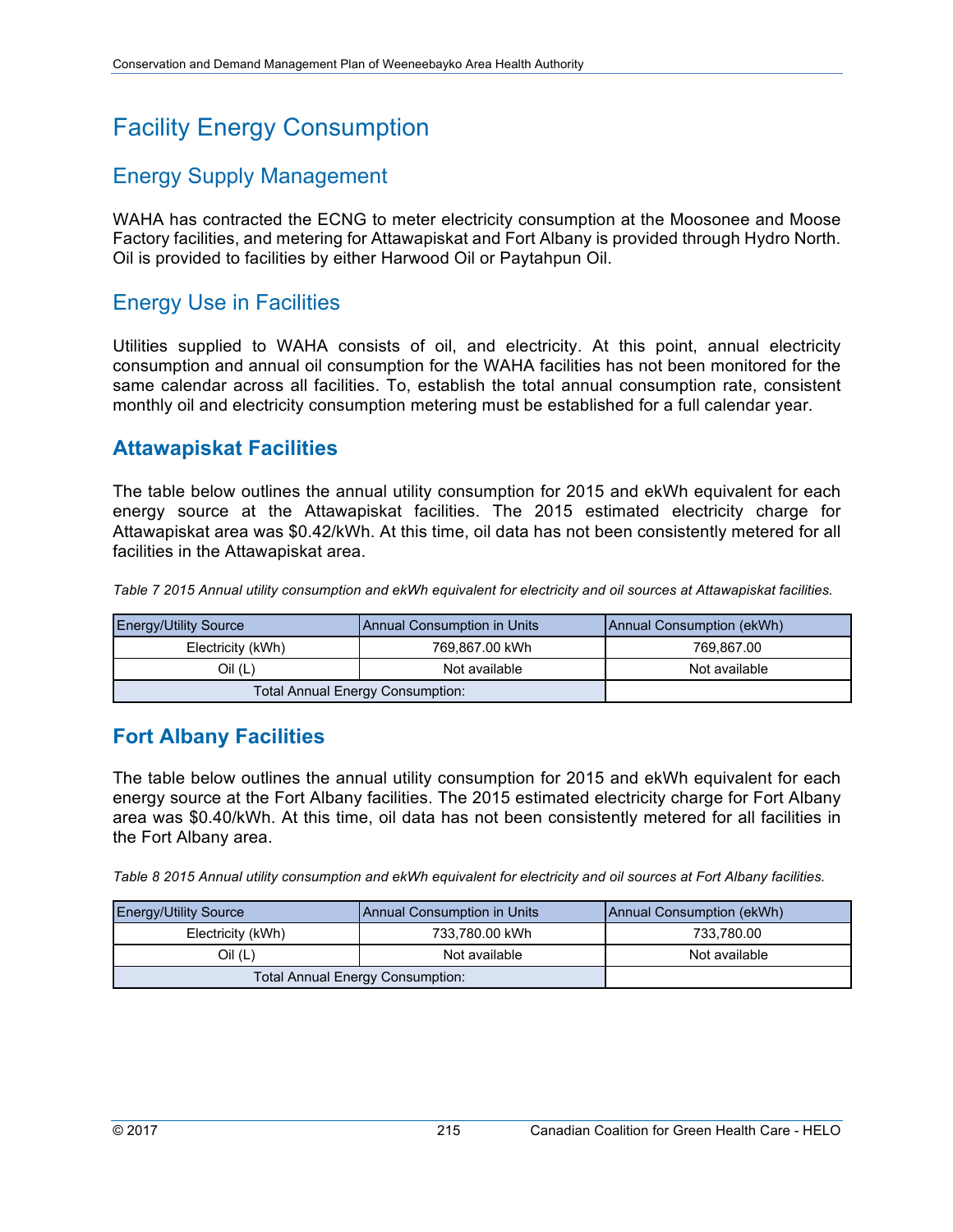#### **Moosonee and Moose Factory Facilities**

The table below outlines the annual utility consumption for 2016 and ekWh equivalent of each energy source at the Moose Factory and Moosonee facilities, based on the ECNG. The estimated electricity charge rate for Moosonee and Moose Factory area was \$0.15/kWh. At this time, oil data has not been consistently metered for all facilities in the Moose Factory and Moosonee areas.

*Table 9 2016 Annual utility consumption and ekWh equivalent for electricity and oil sources at Moosonee and Moose Factory facilities.*

| <b>Energy/Utility Source</b>            | <b>Annual Consumption (ekWh)</b><br>Annual Consumption in Units |               |
|-----------------------------------------|-----------------------------------------------------------------|---------------|
| Electricity (kWh)                       | 3.645.106 kWh                                                   | 3.645.106     |
| Oil (L)<br>Not available                |                                                                 | Not available |
| <b>Total Annual Energy Consumption:</b> |                                                                 |               |

#### **Additional Facilities**

At this point, the annual utility consumptions for the Kashechewan Ambulance Base and Timmins Kapashewekamik Hostel are not available.

#### Energy Benchmarking

From an energy benchmarking standpoint, it is important to be able to apply detailed energy accounting and benchmarking practices to ascertain how a facility is performing compared to its peer group and the industry standards. Determining WAHA's energy use compared to industry standards, can provide valuable insight into opportunities for energy efficiency improvement. For this to happen there needs to be an accurate history of monthly consumption numbers for electricity, and heating fuel across all WAHA's facilities. At this point, it is difficult to establish the annual consumption (ekBtu/ft<sup>2</sup>) for WAHA.

The 2007 industry average provided by Natural Resources Canada is 228.95 ekBtu/ft<sup>2</sup>, however this standard may not be comparable for Northern Ontario sites as it is estimated these facilities use up to 23% more energy to heat facilities on an area basis.

#### Energy Use Index Analysis

The Energy Use Index (EUI) is a key metrics used in energy benchmarking to express the energy use per square foot per year. It is calculated by dividing the total energy consumed by the building in one year by the total gross floor area of the building. In general, a low EUI signifies a good energy performance. The Ontario Hospital Average EUI produced by the Natural Resources Canada in 2008 was calculated at  $3.11$  GJ/m<sup>2</sup>.

At this point, EUI is unknown for WAHA's facilities. To establish EUI, all energy use consumptions must be consistently metered for one calendar year. The EUI for WAHA's facilities could be weather corrected for comparison to the Ontario Hospital Average EUI.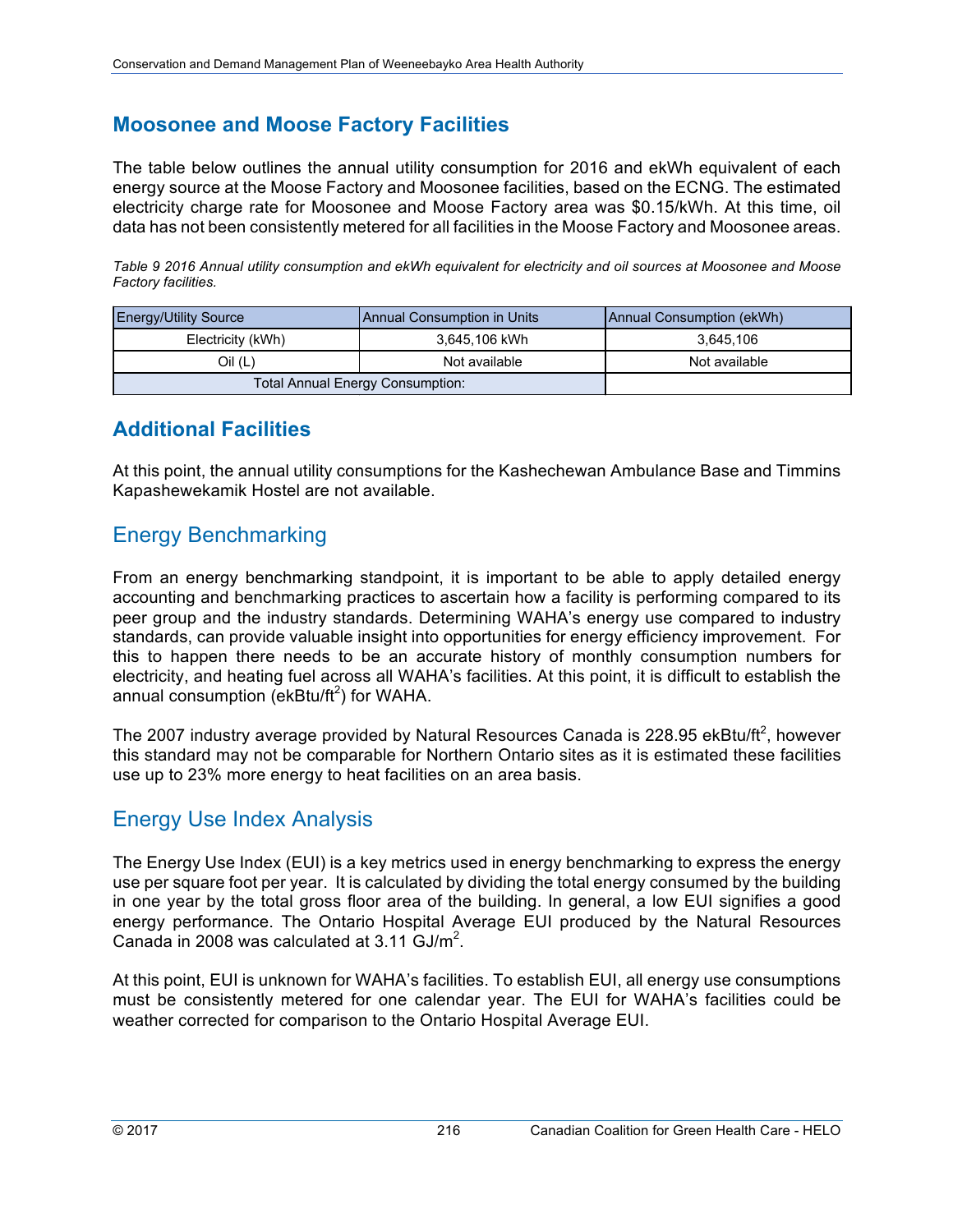### Greenhouse Gas Emission Reporting

Greenhouse Gas emissions are expressed in terms of equivalent tons of Carbon Dioxide. A large proportion of Ontario's Electricity from the grid is derived from low-GHG hydroelectricity, and nuclear power plants releasing minimal greenhouse gases. Reducing a facility's electricity draw through retrofitting lighting systems with LED lights will reduce the annual tons of  $CO<sub>2</sub>$  produced by the facility. To further reduce electricity GHG emissions, WAHA can install roof mounted PV systems to generate solar power for the facilities.

At this point, oil GHG emissions for WAHA cannot be determined without consistent metering at all facilities for one full calendar year.

| <b>Facilities</b> | Year | <b>Utility Type</b> | Units/Year    | Tons of $CO2$ |  |
|-------------------|------|---------------------|---------------|---------------|--|
|                   | 2015 | Electricity (kWh)   | 769.867.00    | 139.4992231   |  |
| Attawapiskat      |      | Oil(L)              | Not available | Not available |  |
| Fort Albany       | 2015 | Electricity (kWh)   | 733.780.00    | 132.9602905   |  |
|                   |      | Oil(L)              | Not available | Not available |  |
| Moosonee & Moose  | 2016 | Electricity (kWh)   | 3.645.106.00  | 660.4900006   |  |
| Factory           |      | Oil(L)              | Not available | Not available |  |

*Table 10 Summary of available GHG emissions for WAHA facilities based.* 

#### Portfolio Manager

The ENERGY STAR Portfolio Manager®, is an online tool to measure and track energy and water consumption, as well as greenhouse emissions. Once a facility has begun tracking using the service, Portfolio Manager will automatically benchmark the performance of one building or a whole portfolio of buildings relative to industry standards. In addition, Portfolio Manager® can be used to set energy use targets and compare energy conservation measures relative to similar buildings nationwide.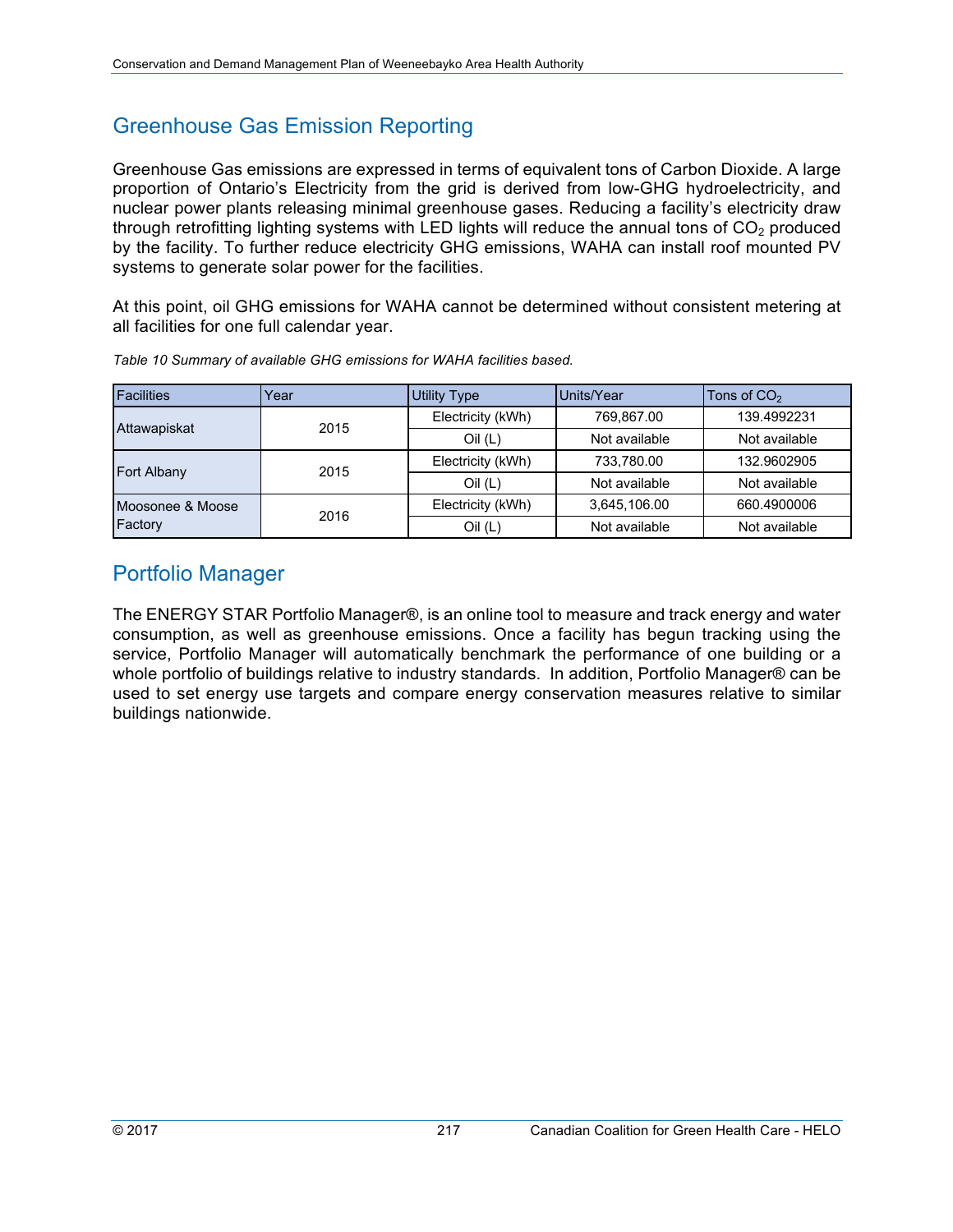# Energy Management Vision

WAHA's vision statement is to 'distinguish itself as a provider of quality health services with a holistic approach that reflects the distinct needs of all peoples in the Weeneebayko region.'

Therefore, we consider our facilities an integral part of the communities of James Bay and Hudson Bay region. To continue to provide the highest quality services, our facilities must operate as efficiently and effectively as possible, thus resulting in our ability to direct more resources towards patient care. In addition, our emphasis on a holistic approach to health care will be improved when we create a healthier environment by reducing our energy footprint.

WAHA's energy management vision is to eliminate energy waste, wherever possible, through infrastructure improvement, policy and process changes, improved operations management, and embracing best practice and technology changes.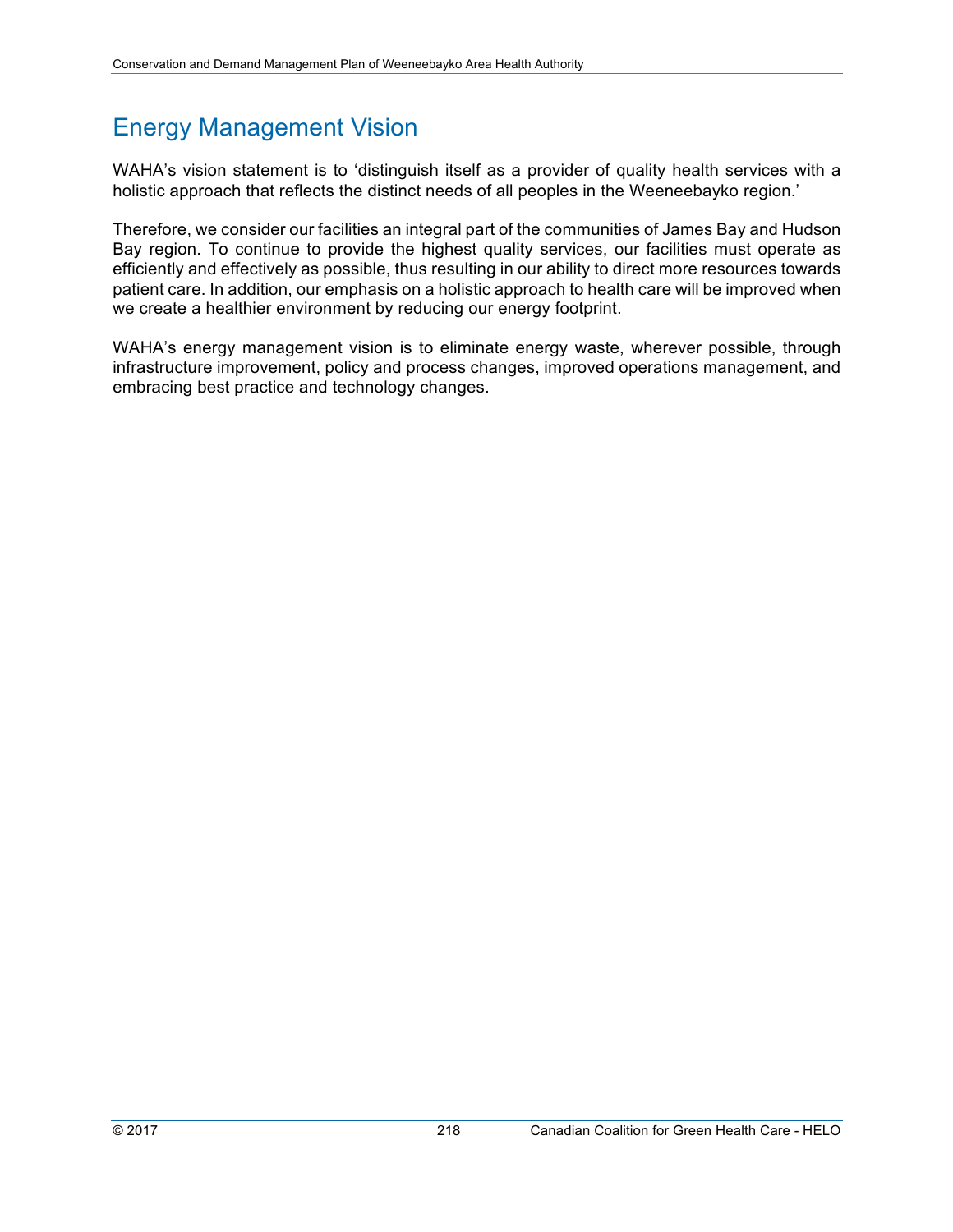# Guiding Principles for Strategic Energy Management

WAHA's energy management plan will be guided by these principles:

**Taking A Strategic Approach:** By acting strategically, the WAHA can significantly improve its energy-related performance. Internalizing energy and utility management into our organization's every-day decision-making, policies, and operating procedures will help assure substantial and long-lasting reductions in energy use throughout WAHA facilities.

*Supporting Mission-Critical Goals:*Strategic energy management will directly support WAHA's mission-critical goals of providing high quality health care for the communities in James Bay and Hudson Bay. It will also help the facilities to optimize the healing and working environment; improve the hospital's financial bottom line by reducing unnecessary energy and utility costs; and optimize the capacity of existing energy systems to meet current and expanding operational needs. The impacts of WAHA's energy management efforts on those goals will be tracked and reported wherever possible.

*Pursuing Long-Term Change to Core Business Practices:* The core of a strategic approach is the consistent incorporation of energy and utility management into our organization's core practices and decision making, such as the strategic planning and budgeting processes. Change in energy-related business practice will cover all applications of energy management – new construction and major renovations, existing facility operations and upgrades, and economic analysis and procurement practices.

*Fostering Organizational Commitment and Involvement:* Executive and organizational commitment and involvement is critical to successful strategic energy management. WAHA's upper management will work with facility managers and other key staff to ensure that adequate organizational support and resources are provided to maximize the benefits of energy and utility management. Energy and utility management will be integrated into the strategic planning and capital budgeting processes.

*Obtaining Solid Economic Returns:* Energy management investments will yield solid economic returns that meet WAHA's expectations on Internal Rate of Return and Return on Investment. WAHA will apply consistent financial analysis methods that consider life-cycle costs that reduce total cost of facility ownership and operation.

*Using Available Resources and Assistance:* WAHA will use national, regional, and local sources of strategic, technical, and financial assistance to help achieve our energy management goals. These include programs through local distribution companies, the Ontario Power Authority, ENERGY STAR®, saveONenergy, the Canadian Coalition for Green Health Care, The Canadian Healthcare Engineering Society, and EnerCan.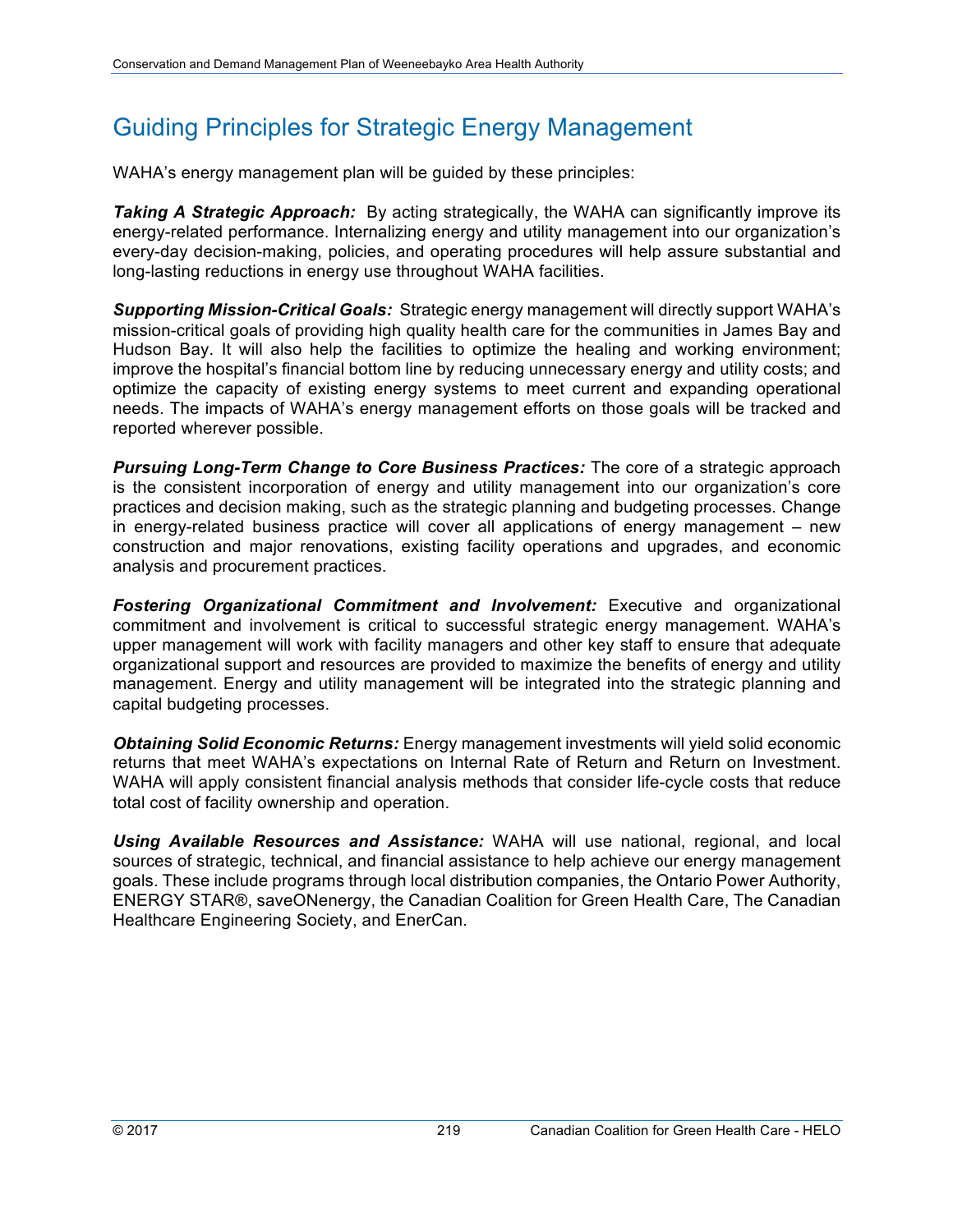# Business Case for Strategic Energy Management

Below are the central business arguments for WAHA's pursuit of strategic energy management.

#### *Strengthened Community Leadership and Environmental Stewardship*

Energy management is a visible, public commitment to the community and environment. Through aggressive energy management, WAHA can provide leadership in promoting sustainable communities, efficient business practices, and environmental stewardship. This is an excellent opportunity to provide leadership and reduce costs at the same time.

#### *Enhanced Healing and Working Environment*

In existing facilities, efficient operating practices improve patient as well as employee comfort with more stable air temperature, better indoor air quality, and lighting. By way of an example, recent research has found that daylight eases surgical pain and contributes to substantial savings in pharmaceutical costs.

#### *Improved Financial Health and Operating Cost Reduction*

Strategic energy management presents a highly leveraged opportunity to reduce operating costs and positively impact WAHA's bottom line. Dollars of operating cost savings directly improve the operating margin. Further, investments in energy projects typically have a lower risk of performance over time relative to other investments and savings from energy projects are easier to forecast reliably than savings or revenue increases expected from more variable types of investment.

#### *Optimization of Capacity to Meet Current and Expanding Operational Needs*

Energy efficiency optimizes overall equipment/system operation so that system capacity can be reclaimed for current and expanding operational needs. This "free capacity" can eliminate the need to add major new infrastructure is far less expensive.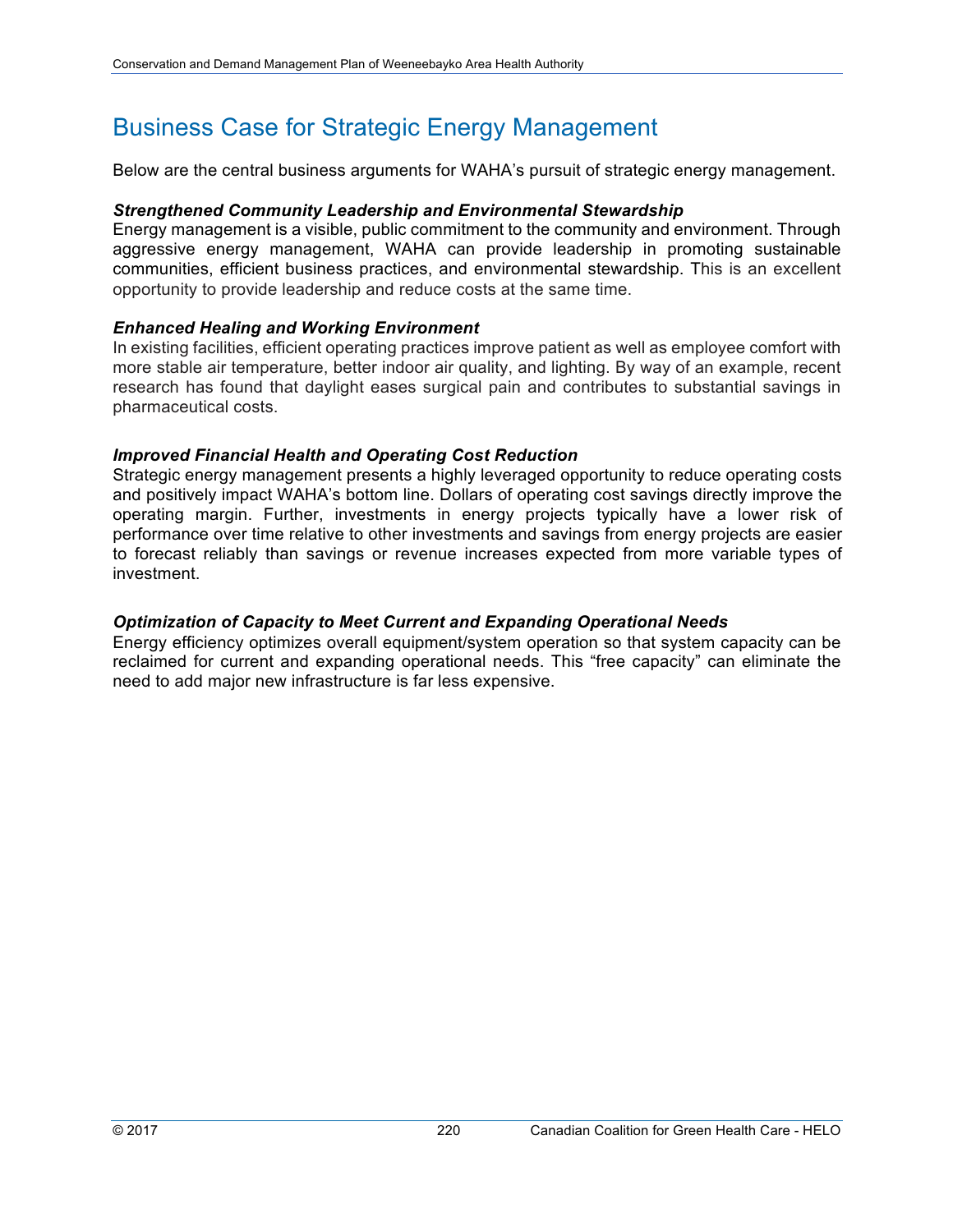# Proposed Energy Conservation Measures

The energy audit conducted at WAHA's facilities revealed several conservation strategies for the facilities. Energy Conservation Measure Summaries prepared for each facility provide annual energy savings, annual financial savings,  $CO<sub>2</sub>$  emission reductions, estimated cost of measure, estimated payback period, and estimated incentives. The CDM plan provides a summary of the proposed energy conservation measures to be implemented across all WAHA facilities.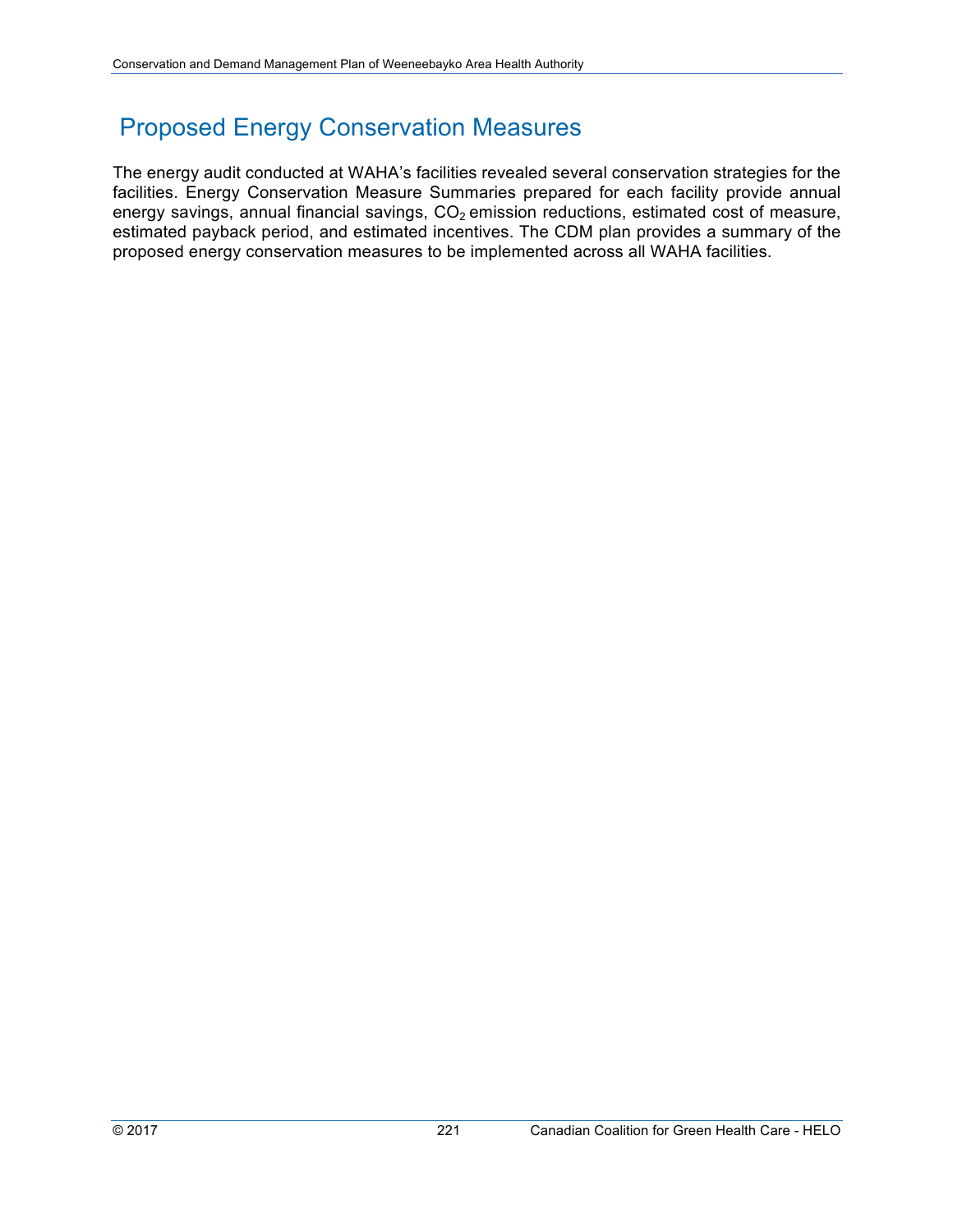### WAHA Facilities Proposed Energy Measures Summary

| Table 11 Summary of proposed energy conservation measures for WAHA facilities. See Appendix I for WAHA facility |  |  |  |
|-----------------------------------------------------------------------------------------------------------------|--|--|--|
| reference numbers.                                                                                              |  |  |  |

|                                                     | <b>Proposed Energy Conservation Measure</b>                                                                                            |   |            |         |                |   |       |    |    | <b>WAHA Facilities</b> |                           |    |    |                           |                           |    |    |
|-----------------------------------------------------|----------------------------------------------------------------------------------------------------------------------------------------|---|------------|---------|----------------|---|-------|----|----|------------------------|---------------------------|----|----|---------------------------|---------------------------|----|----|
|                                                     |                                                                                                                                        |   | $\sqrt{5}$ | $\,6\,$ | $\overline{7}$ | 8 | $9\,$ | 10 | 11 | 12                     | 13                        | 14 | 15 | 16                        | 17                        | 18 | 19 |
| Interior Lighting Infrastructure<br>Upgrades        | Retrofit ceiling pot light fixtures with new LED lamping                                                                               | × | ×          |         |                |   | ×     | ×  | ×  |                        | ×                         | ×  | ×  |                           | ×                         | ×  | ×  |
|                                                     | Complete retrofit of existing 32W T8 lamping with 12W<br><b>LED lamping</b>                                                            |   |            | ×       | ×              | × |       | ×  | ×  | ×                      |                           | ×  | ×  | $\boldsymbol{\mathsf{x}}$ |                           | ×  |    |
|                                                     | Complete retrofit of existing T12 lamping with LED<br>lamping                                                                          | × |            |         | ×              | × |       |    |    |                        |                           |    |    |                           |                           |    |    |
|                                                     | Replace exit lighting with 1.2 watt LED lamping<br>technology                                                                          | × |            | ×       | ×              | × |       | ×  | ×  | ×                      |                           | ×  | ×  | ×                         |                           | ×  |    |
|                                                     | Install occupancy sensor controls for lighting systems                                                                                 | × |            | ×       | ×              | × |       | ×  | ×  | ×                      |                           | ×  | ×  | ×                         |                           | ×  |    |
| <b>Exterior Lighting Infrastructure</b><br>Upgrades | Complete retrofit of 100W exterior wall pack fixtures with<br>26W wall pack fixtures                                                   |   |            | ×       | ×              | × |       | ×  | ×  | ×                      |                           | ×  | ×  | ×                         |                           | ×  |    |
|                                                     | Complete retrofit of 240W pole mounted fixtures with 80W<br>LED pole mounted fixtures                                                  |   |            | ×       |                |   |       |    |    |                        |                           |    |    |                           |                           |    |    |
|                                                     | Complete retrofit of recessed incandescent soffit lamps<br>and porch lamps with 15W LED lamps                                          |   |            |         |                |   |       | ×  |    |                        |                           | ×  |    |                           |                           |    |    |
| Mechanical Infrastructure<br>Upgrades               | Install programmable thermostats                                                                                                       |   | ×          |         | ×              | × | ×     |    | ×  | ×                      | $\boldsymbol{\mathsf{x}}$ |    | ×  | ×                         | ×                         | ×  | ×  |
|                                                     | Install insulation on heating system pipes                                                                                             |   | ×          | ×       | ×              | × | ×     |    | ×  |                        | ×                         |    | ×  | ×                         | $\boldsymbol{\mathsf{x}}$ | ×  | ×  |
|                                                     | Install timed controls for all exhaust systems and HRVs                                                                                |   |            |         |                |   |       |    |    | ×                      |                           |    |    |                           | $\boldsymbol{\mathsf{x}}$ |    |    |
|                                                     | Re-commission electric duct heaters                                                                                                    |   |            |         |                | × |       |    |    | ×                      |                           |    |    |                           | ×                         |    |    |
|                                                     | Complete steam trap audit                                                                                                              | × |            |         |                |   |       |    |    |                        |                           |    |    |                           |                           |    |    |
|                                                     | Replace manual control valves with thermostatically<br>controlled valves                                                               | × |            |         |                |   |       |    |    |                        |                           |    |    |                           |                           |    |    |
|                                                     | Install instantaneous hot water heaters                                                                                                | × |            |         |                |   |       |    |    |                        |                           |    |    |                           |                           |    |    |
|                                                     | Complete audit study of Outside Air and Heat Recovery<br>Ventilator System                                                             |   |            |         |                |   |       |    |    |                        |                           | ×  |    |                           |                           |    |    |
|                                                     | Re-pipe boiler system with injection loop and dedicated<br>circulator                                                                  |   |            |         |                |   |       | ×  |    |                        |                           | ×  |    |                           |                           |    |    |
|                                                     | Complete coil cleaning of HVAC system                                                                                                  | × |            |         |                |   |       |    |    |                        |                           |    |    |                           |                           |    |    |
|                                                     | Re-commission HVAC controls                                                                                                            |   |            | ×       |                |   |       | ×  |    |                        |                           | ×  |    |                           |                           |    |    |
|                                                     | Replace all fan and pump motors, and refrigeration<br>compressors with ultra-high efficient equipment at end of<br>life                |   |            |         |                |   |       | ×  |    |                        |                           | ×  |    |                           |                           |    |    |
|                                                     | Install low-flow faucet aerators                                                                                                       |   | ×          |         | ×              | × | ×     |    | ×  |                        | ×                         |    | ×  |                           | $\boldsymbol{\mathsf{x}}$ | ×  | ×  |
| <b>Electrical Infrastructure</b><br>Upgrades        | Replace block heater receptacles with Smart block heater<br>receptacles                                                                | × |            | ×       | ×              | × |       | ×  | ×  | ×                      |                           | ×  | ×  | ×                         |                           | ×  |    |
|                                                     | Complete study of roof mounted PV system                                                                                               | × | ×          | ×       | ×              | × | ×     | ×  | ×  | ×                      | ×                         | ×  | ×  | ×                         | $\boldsymbol{\mathsf{x}}$ | ×  | ×  |
|                                                     | Retrofit refrigeration system to be based on air cooled<br>condenser technology                                                        | × |            |         |                |   |       |    |    |                        |                           |    |    |                           |                           |    |    |
|                                                     | Retrofit existing walk in cooler with; ECM motors, floating<br>heat pressure controls, new door seals, and/or air-cooled<br>condensers |   |            |         |                |   |       | ×  |    |                        |                           | ×  |    |                           |                           |    |    |
|                                                     | Purchase second generator                                                                                                              | × |            |         |                |   |       |    |    |                        |                           |    |    |                           |                           |    |    |
| <b>Building Envelope</b><br>Infrastructure Upgrades | Upgrade exterior wall insulation and roof insulation values                                                                            | × | ×          | ×       | ×              | × | ×     | ×  | ×  | ×                      | ×                         | ×  | ×  | ×                         | ×                         | ×  | ×  |
|                                                     | Retrofit windows with high performance windows                                                                                         | × |            |         |                |   |       | ×  |    |                        |                           | ×  |    |                           |                           | ×  |    |
|                                                     | Replace weather-stripping and sweeps of man doors and<br>overhead doors                                                                | × | ×          | ×       | ×              | × | ×     | ×  | ×  | ×                      | ×                         | ×  | ×  | ×                         | ×                         |    | ×  |
| New Facility Construction                           | Complete engineering study of Geothermal Heating<br>System                                                                             |   |            |         |                | × |       | ×  | ×  | ×                      |                           | ×  | ×  | ×                         |                           | ×  |    |
| Upgrades                                            | Apply for High Performance New Construction incentive                                                                                  | × |            | ×       |                |   |       | ×  | ×  | ×                      |                           | ×  |    |                           |                           |    |    |
| <b>Facility Operation Upgrades</b>                  | Consider sending staff to Building Operator Certification<br>and Energy Management Training courses                                    | × |            | ×       | ×              | × |       | ×  | ×  | ×                      |                           | ×  | ×  | ×                         |                           | ×  |    |
|                                                     | Make changes to purchasing policy                                                                                                      | × | ×          | ×       | ×              | × | ×     | ×  | ×  | ×                      | ×                         | ×  | ×  | ×                         | ×                         | ×  | ×  |
|                                                     | Develop standard practice of meter reading                                                                                             | × | ×          | ×       | ×              | × | ×     | ×  | ×  | ×                      | ×                         | ×  | ×  | $\pmb{\times}$            | ×                         | ×  | ×  |